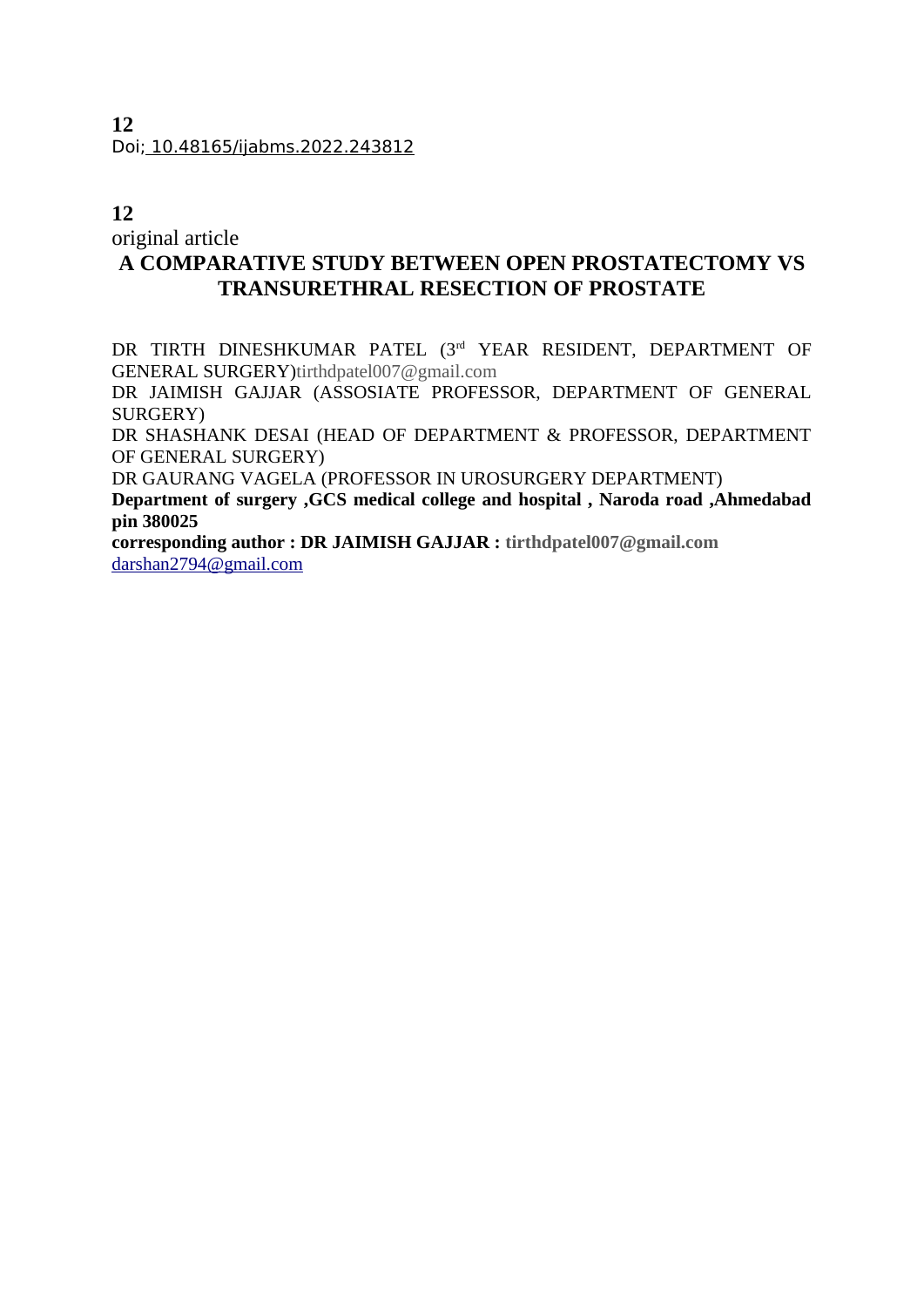## **ABSTRACT**

**OBJECTIVE:** To compare peri-operative and short-term complications of open trans-vesical prostatectomy (OP) as well as its functional outcomes with transurethral resection of the prostate (TURP) in management of benign prostatic hyperplasia with prostates sized 30 to 100g.

**METHODOLOGY:** This is a prospective study conducted in the department of general surgery, GCS Medical College, Hospital and Research Centre from December 2019 to December 2020. 24 patients who were candidates for the prostate surgery with prostates between 30 to 100 g, randomly underwent OP or TURP. Secondary endpoints included international prostate symptom score, residual urine volume, surgical complications, and patients' quality of life. Patients were followed up for 6 months after the operation.

## **RESULT**

Out of 24, 12 underwent OP and TURP respectively. Mean of peak flow rate improvement was 11.2 and 8 in OP and TURP groups, respectively. International prostate symptom score improvement did not reveal statistically significant differences between the treatment groups. Re-operation due to residual prostate lobe, urethral stricture, and urinary retention was performed in 3 patients in TURP group versus no patient in OP group. Dysuria was more frequent in patients that underwent TURP. Hospitalization duration was slightly longer in patients that underwent OP.

## **CONCLUSION**

TURP is a valuable non-invasive surgical method with respect to absence of incision, effective symptom improvement and short hospitalization in BPH. Open prostatectomy easy to learning and more effective in large prostate size

**Keyword:** PROSTATECTOMY, TRANSURETHRAL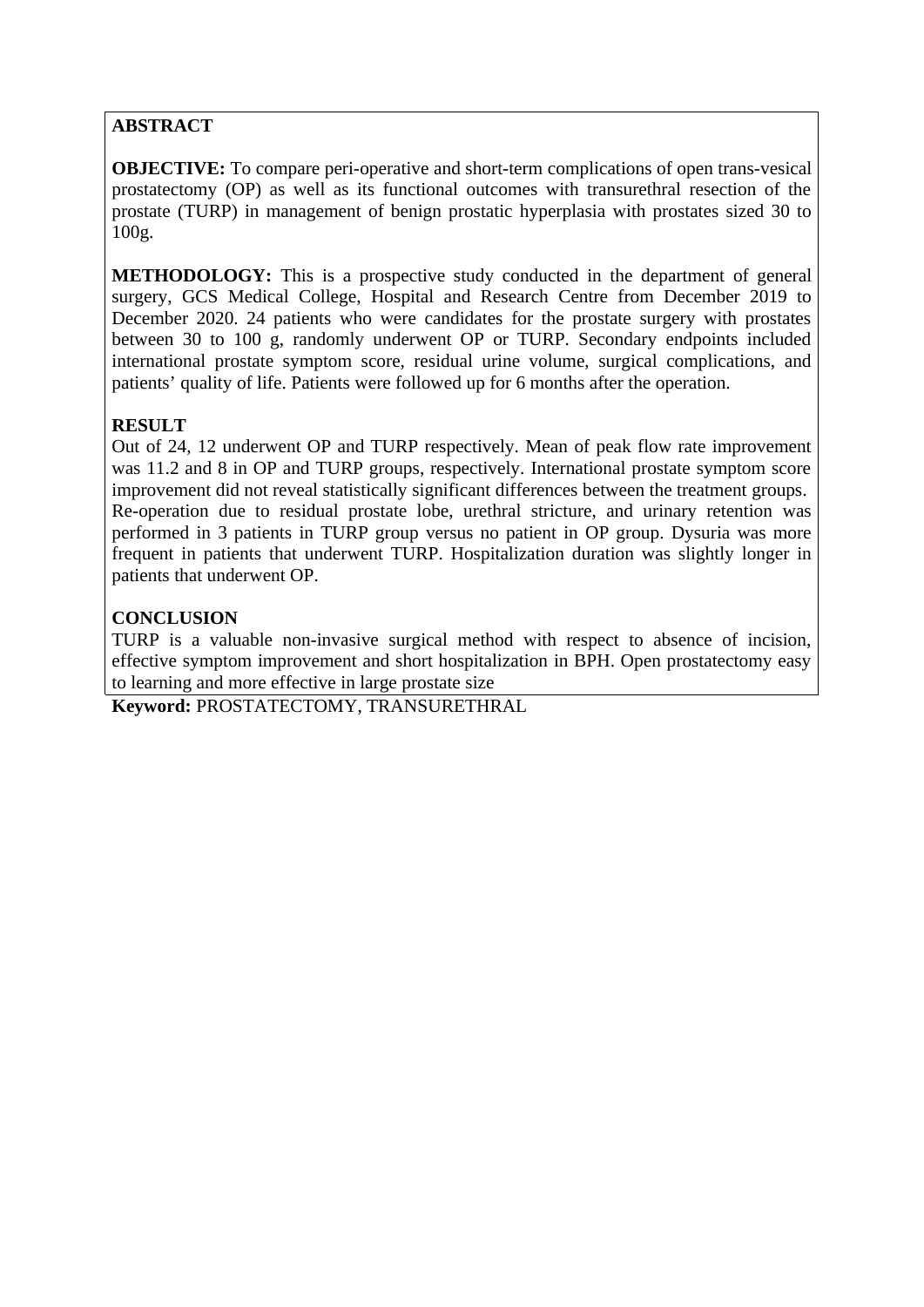#### **INTRODUCTION**

Open trans vesical prostatectomy (OP) and transurethral resection of the prostate (TURP) are two surgical procedures performed for patients with benign prostatic hyperplasia (BPH). Currently, TURP is considered as the reference or standard treatment for the prostate less than 70 to 80  $g^{(1-3)}$ . Nevertheless, OP is still being performed for operations of the prostates that are candidate for TURP in many developing and even developed countries, as the percent of OP in the late 1990's and early 2000 in Sweden,(4) France,(5) Italy,(6) and the Mediterranean.

In the 21st century, with advances in surgical methods and anaesthesia , the complications of OP have decreased relative to the reports of the old times. Besides, patients are satisfied with OP regarding its functional outcome and durability. Open trans vesical prostatectomy is not currently recommended for moderate-sized prostates; as mentioned above, a large percent of such operations are performed through the open approach. We aimed to compare the perioperative and short-term complications of OP as well as its functional outcomes with TURP which is considered as the standard treatment for 30 to 100 g prostates and base this comparison with objective measurements like peak flow rate (PFR).

### **MATERIALS AND METHODS:**

This is a prospective study conducted at the department of general surgery, GCS Medical College, Hospital and Research Centre from December 2019 to December 2020 and with a sample size of 24 patients.Indications for the prostate surgery included lower urinary tract symptoms despite maximal medical therapy, frequent urinary tract infections, haematuria unresponsive to medical therapy, high serum creatinine that decreased with urethral catheter placement, and urinary retention despite medical therapy. History taking and physical examination, including digital rectal examination, were performed thoroughly by a urologist. Laboratory evaluations included serum level of creatinine, serum level of prostate-specific antigen (PSA), urine analysis, and urine culture. Ultrasonography of the kidneys, the bladder, and the prostate were also performed. Thereafter, patients were referred to the operating room for cystoscopy and transrectal ultrasonography of the prostate to assess the prostate size.Patients with high serum levels of PSA underwent transrectal ultrasound guided biopsy of the prostate (12 cores from each lobe). If the prostate size in transrectal USG is within 30 to 100g and posterior urethra revealed obstructive pattern in cystoscopy, patients were assigned to the treatment groups based on allocation protocol. The random allocation protocol was based on odd and even series.Patients with a bladder stone larger than 2 cm, large bladder diverticula, previous urethral surgery, suspicious mass in digital rectal examination, history of the prostate operation, the prostate size outside the range of 30 to 100 g in transrectal ultrasonography, and those with pathology report other than BPH in transrectal prostate biopsy were excluded from the study.Open transvesical prostatectomy was performed as described by Freyer <sup>(10)</sup>. Transurethral resection of the prostate was carried out with 25 F resectoscopes. Data were collected during the operation, postoperative hospitalization, and after 6 months, postoperatively. During postoperative visits, complications including dysuria, episodes of cystitis, epididymitis, retrograde ejaculation, and chance for re-operation, as well as international prostate symptom score (IPSS) and patients' quality of life were assessed and recorded, and their PFR was measured.Statistical analysis was done by SPSS software (Statistical Package for the Social Science, version 16.0). Two-sided P-values less than 0.05 were considered statistically significant.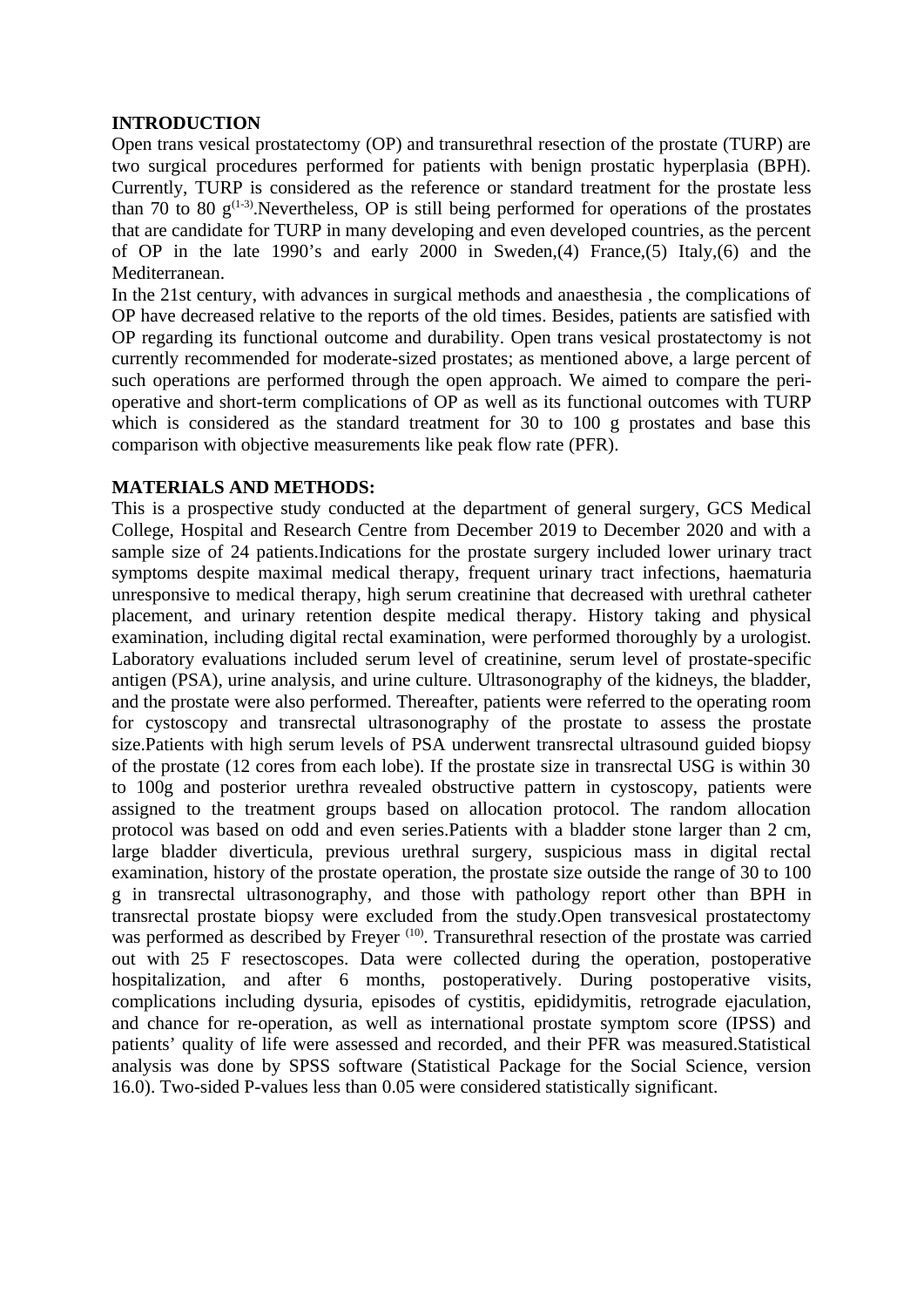| <b>International Prostate Symptom Score (I-PSS)</b>     |                   |                           |                                |                               |                                |                                                                                                         |                   |
|---------------------------------------------------------|-------------------|---------------------------|--------------------------------|-------------------------------|--------------------------------|---------------------------------------------------------------------------------------------------------|-------------------|
| In the past                                             |                   |                           | <b>Less than</b>               |                               | More than                      |                                                                                                         |                   |
| month:                                                  | <b>Not at All</b> | Less than 1<br>in 5 times | <b>Half the</b><br><b>Time</b> | <b>About Half</b><br>the Time | <b>Half the</b><br><b>Time</b> | <b>Almost</b><br>Always                                                                                 | <b>Your Score</b> |
| 1. Incomplete Emptying                                  |                   |                           |                                |                               |                                |                                                                                                         |                   |
| How often have you had the                              |                   |                           |                                |                               |                                |                                                                                                         |                   |
| sensation of not emptying your                          | $\circ$           | $\mathbf{1}$              | $\overline{2}$                 | 3                             | 4                              | 5                                                                                                       |                   |
| bladder?                                                |                   |                           |                                |                               |                                |                                                                                                         |                   |
| 2. Frequency                                            |                   |                           |                                |                               |                                |                                                                                                         |                   |
| How often have you had to                               | o                 | 1                         | $\overline{\mathbf{z}}$        | 3                             | 4                              | 5                                                                                                       |                   |
| urinate less than every two                             |                   |                           |                                |                               |                                |                                                                                                         |                   |
| hours?                                                  |                   |                           |                                |                               |                                |                                                                                                         |                   |
| 3. Intermittency                                        |                   |                           |                                |                               |                                |                                                                                                         |                   |
| How often have you found you                            | $\Omega$          | $\mathbf{1}$              | $\overline{2}$                 | 3                             | $\overline{\mathbf{A}}$        |                                                                                                         |                   |
| stopped and started again<br>several times when you     |                   |                           |                                |                               |                                | 5                                                                                                       |                   |
| urinated?                                               |                   |                           |                                |                               |                                |                                                                                                         |                   |
| 4. Urgency                                              |                   |                           |                                |                               |                                |                                                                                                         |                   |
| How often have you found it                             | $\Omega$          | $\mathbf{1}$              | $\overline{2}$                 | 3                             | $\overline{\mathbf{A}}$        | 5                                                                                                       |                   |
| difficult to postpone urination?                        |                   |                           |                                |                               |                                |                                                                                                         |                   |
| 5. Weak Stream                                          |                   |                           |                                |                               |                                |                                                                                                         |                   |
| How often have you had a weak                           | $\mathbf{o}$      | $\mathbf{1}$              | $\overline{2}$                 | 3                             | $\overline{\mathbf{A}}$        | 5                                                                                                       |                   |
| urinary stream?                                         |                   |                           |                                |                               |                                |                                                                                                         |                   |
| 6. Straining                                            |                   |                           |                                |                               |                                |                                                                                                         |                   |
| How often have you had to strain                        | $\Omega$          | 1                         | $\overline{2}$                 | 3                             | 4                              | 5                                                                                                       |                   |
| to start urination?                                     |                   |                           |                                |                               |                                |                                                                                                         |                   |
|                                                         | <b>None</b>       | 1 time                    | 2 times                        | 3 times                       | 4 times                        | 5 times                                                                                                 |                   |
| 7. Nocturia                                             | $\Omega$          |                           | $\overline{2}$                 | 3                             |                                |                                                                                                         |                   |
| How many times did you typically                        |                   | $\mathbf{1}$              |                                |                               | 4                              | 5                                                                                                       |                   |
| get up at night to urinate?<br><b>Total I-PSS Score</b> |                   |                           |                                |                               |                                |                                                                                                         |                   |
|                                                         | Score: 1-7 Mild   |                           | 8-19 Moderate                  |                               | 20-35 Severe                   |                                                                                                         |                   |
|                                                         |                   |                           |                                |                               |                                | The first seven questions of the I-PSS are from the American Urological Association (AUA) Symptom Index |                   |
| <b>Quality of Life Due to Urinary Symptoms</b>          |                   |                           |                                |                               |                                |                                                                                                         |                   |
|                                                         |                   |                           | <b>Mostly</b>                  |                               | <b>Mostly</b>                  |                                                                                                         |                   |
|                                                         | <b>Delighted</b>  | <b>Pleased</b>            | <b>Satisfied</b>               | <b>Mixed</b>                  | <b>Dissatisfied</b>            | Unhappy                                                                                                 | <b>Terrible</b>   |
| If you were to spend the rest of                        |                   |                           |                                |                               |                                |                                                                                                         |                   |
| your life with your urinary                             | $\mathbf{o}$      | $\mathbf{1}$              | $\overline{2}$                 | 3                             | 4                              | 5                                                                                                       | 6                 |
| condition just the way it is now,                       |                   |                           |                                |                               |                                |                                                                                                         |                   |
| how would you feel about that?                          |                   |                           |                                |                               |                                |                                                                                                         |                   |

## **OBSERVATION AND RESULTS:**

## **NUMBER OF PATIENTS: 24**

**Open trans vesical prostatectomy :12**

**Transurethral resection of the prostate: 12 F OLLOW UP 6 MONTHS** 

**Table 1: Patient Characteristics in Open Prostatectomy (OP) and TURP Group before**

| operations                  |            |              |  |  |  |
|-----------------------------|------------|--------------|--|--|--|
| <b>Mean Variable</b>        | $OP(n=12)$ | $TURP(n=12)$ |  |  |  |
| Age                         | 71.2       | 61           |  |  |  |
| Prostatic size in TRUS (gm) | 47.9       | 44.4         |  |  |  |
| <b>IPSS</b>                 | 27.2       | 27.1         |  |  |  |
| Peak flow rate (ml/s)       |            |              |  |  |  |
| Urinary incontinence        | 19         | 17           |  |  |  |
| Residual Urine volume       | 62         | 47           |  |  |  |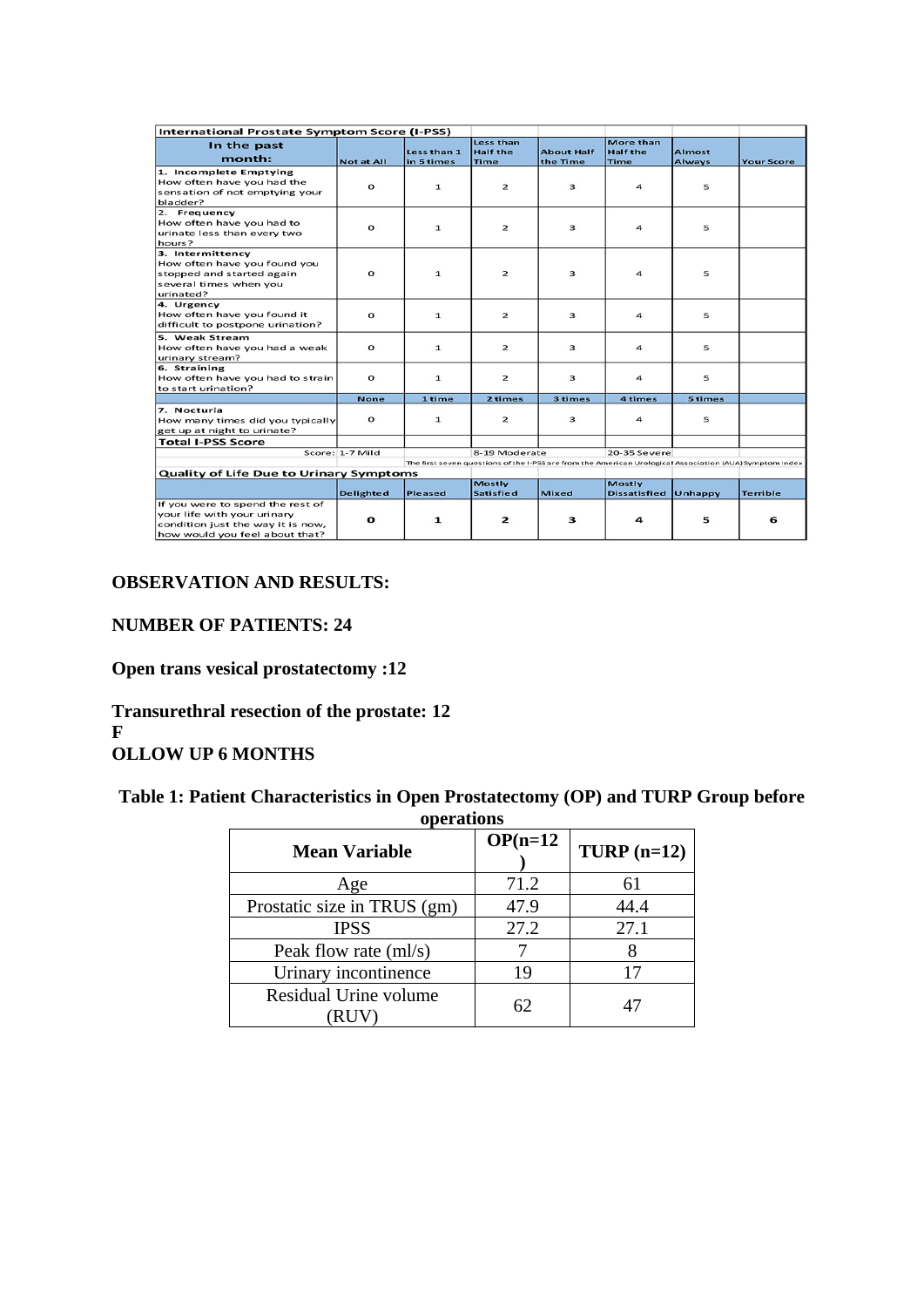

**Table 2: Comparing Postoperative variables in Open Prostatectomy and TURP patients**

| <b>Variable</b>                   | <b>OP PATIENTS</b><br>$(n=12)$ | <b>TURP</b><br>$(n=12)$ | <b>TOTAL</b> |
|-----------------------------------|--------------------------------|-------------------------|--------------|
| Post-surgery Blood<br>Transfusion | $4(16.66\%)$                   | $1(4.16\%)$             | 5(20.82%)    |
| <b>Clot Retention</b>             | 2(8.33%)                       | 3(12.5%)                | 5(20.83%)    |
| Post Operative fever              | 2(8.33%)                       | $1(4.16\%)$             | 3(12.49%)    |
| $Re-operation$                    | $0(0\%)$                       | 3(12.5%)                | 3(12.5%)     |
| Incontinence                      | $\theta$                       | 2(8.33%)                | 2(8.33%)     |
| Cystits                           | 1(4.16%)                       | $1(4.16\%)$             | 2(8.32%)     |
| Epidydimitis                      | $\overline{0}$                 | $\overline{0}$          | $\Omega$     |
| Dysuria                           | $1(4.16\%)$                    | 3(12.5%)                | $4(16.66\%)$ |

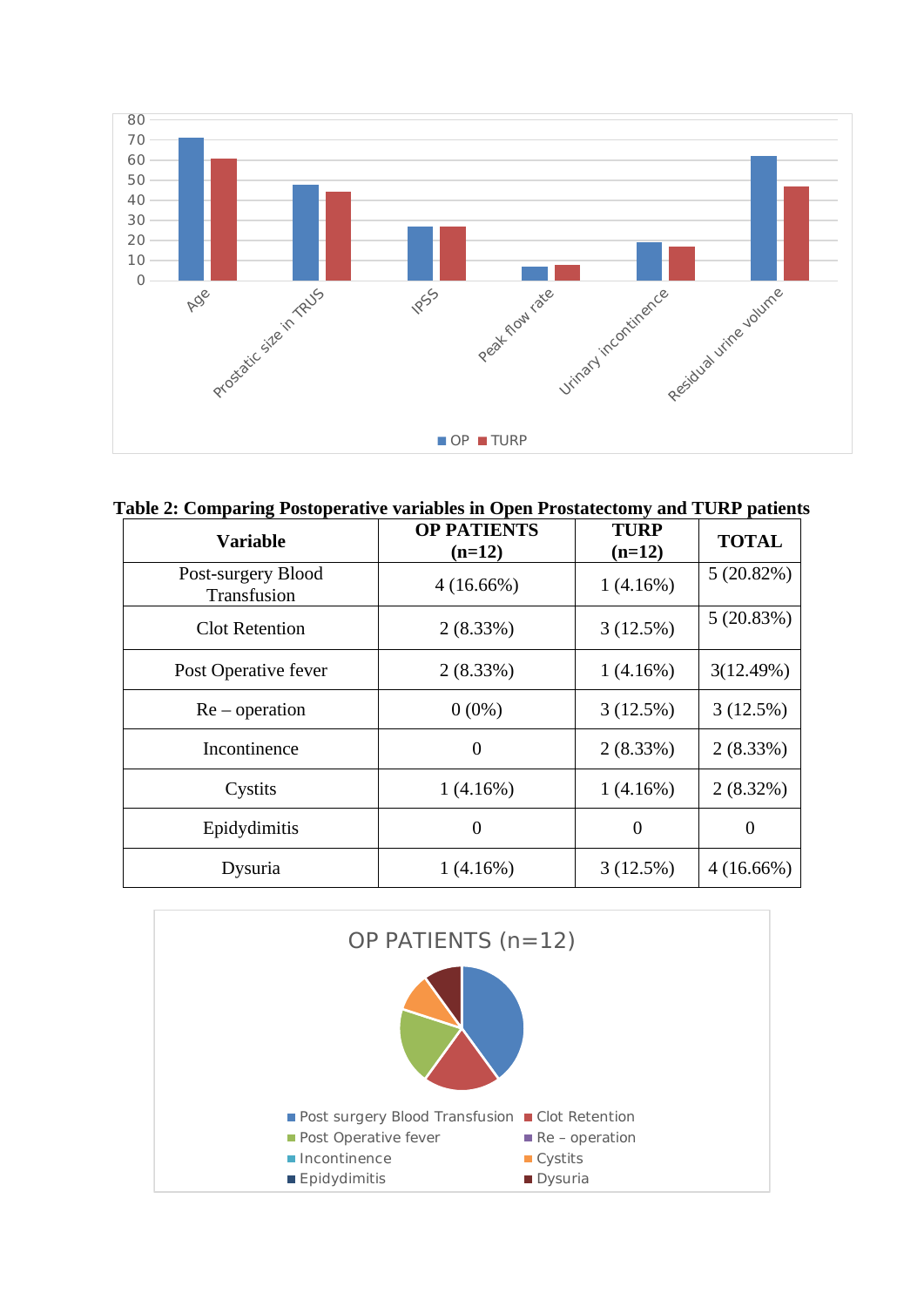

#### **TABLE 3: COMPARING POSTOPERATIVE VARIABLES IN OPEN PROSTATECTOMY AND TURP PATIENTS**

|                                                | OP       | TUR  | P VALUE   |
|------------------------------------------------|----------|------|-----------|
| MEAN RESECTED PROSTATE WEIGHT (gm)             | 36.<br>フ | 34.4 | <b>NS</b> |
| <b>MEAN HOSPITALIZATION DURATION</b><br>(DAYS) | 10       | 6    | <b>NS</b> |
| MEAN IPSS IMPROVEMENT                          | 10       | 8    | <b>NS</b> |
| MEAN PFR IMPROVEMENT (ML/S)                    |          | 8.1  | 0.02      |
| <b>RUV REDUCTION</b>                           |          | Զ    | <b>NS</b> |



IPSS – INTERNATIONAL PROSTATE SYMPTOM SCORE OP- OPEN PROSTATECTOMY PFR – PEAK FLOW RATE RUV – RESIDUAL URINE VOLUME TURP – TRANS URETHRAL RESECTION OF PROSTATE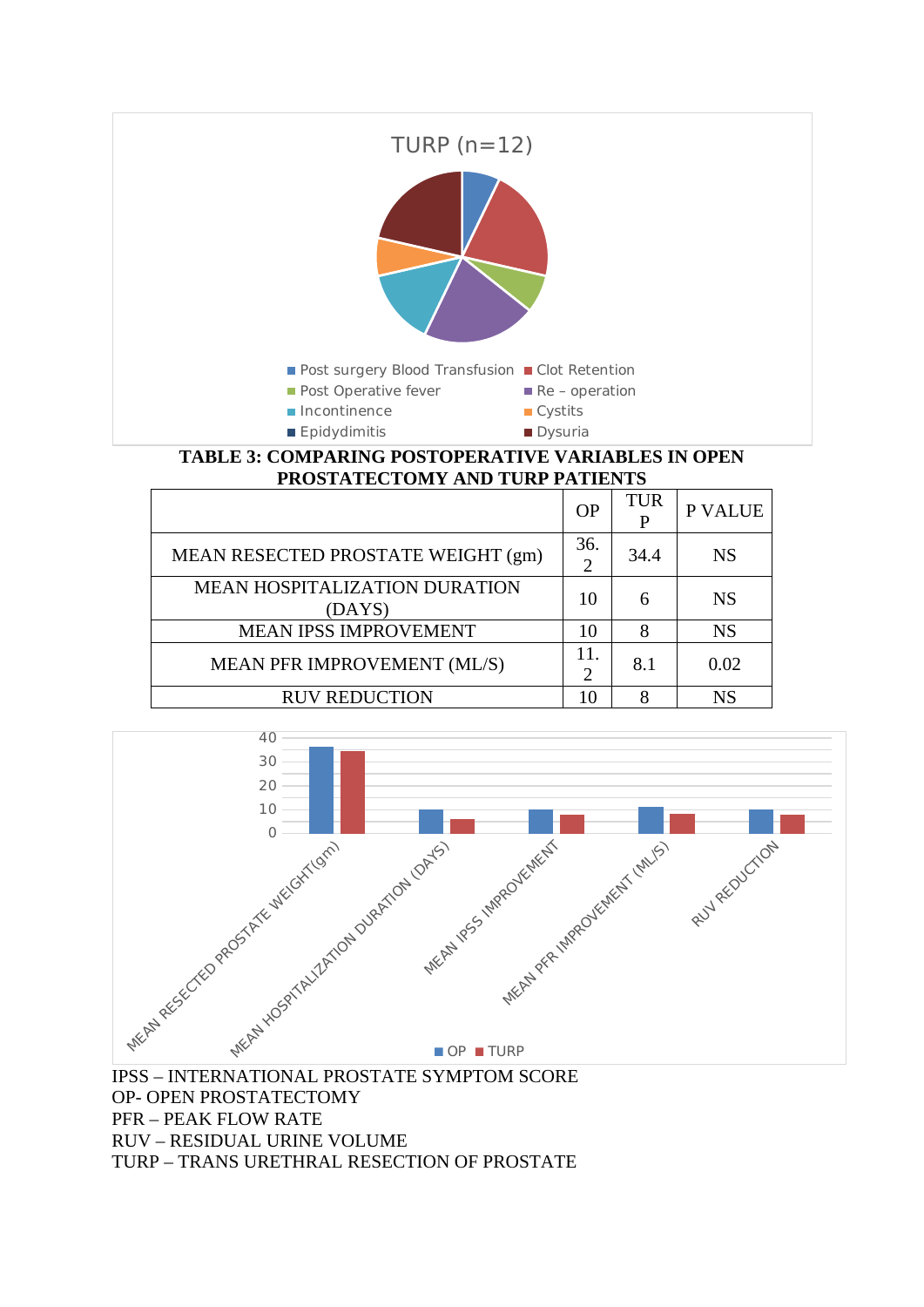#### **DISCUSSION:**

Open trans vesical prostatectomy is currently regarded as the procedure that completely relieves prostatic obstruction  $(2,9,15)$ . It is usually used for large prostates or when another pathology necessitating open intervention such as multiple bladder stones coexist<sup>(16)</sup>.

TURP was the most commonly used operation for obstruction relief and accounted for 60% to 97% of the prostate operations  $(4-7,17)$ . For the prostates less than 70 to 80 g;  $(1-3,22)$  however, it has been clearly stated that TURP has not passed the formal pathways of a new surgical method evaluation (23) and its comparison with OP has been Transurethral resection of the prostate has been declared as the reference or standard treatment based on retrospective, open, and single centre series (3,23). Since the indications for TURP and OP are different, best comparisons are possible only through randomized controlled trials  $(RCT)^{(14)}$ . To the best of our knowledge, only one RCT has compared OP with TURP, <sup>(9,12,13,24,25)</sup> which was done in the pre-PSA era and included the following limitations: 1) Almost 15% of patients in each group were proved to have malignant pathology. The rate of complications (both early and late) and poor outcomes were substantially higher in patients with a malignant histology. Today, the prostate cancer that is screened by PSA measurement is a contraindication for OP. A later report by Jenkins and colleagues considered any clinical trials comparing OP versus TURP unethical  $(8)$ . Their argument was based on the reported higher mortality rate of OP (around  $10\%$ ) (28,29) versus TURP (less than 3%) in older patients, especially those over the age of 80 years. However, recent large series reported no difference in mortality or myocardial infarction between OP and TURP <sup>(26,30-32)</sup>. Mortality rate for OP in the most recent series is less than  $1\%$  <sup>(14,26)</sup>.

We think that although OP is associated with more morbidity  $(9,14)$  regarding scar line and more hospitalization stay, but it results in better IPSS, PFR improvement,  $(2,9,15)$  less reoperation rate,  $^{(3,14,26,35)}$  and less dysuria  $^{(9,12,24)}$ . Postoperative dysuria is bothersome and refractory to treatment (12). The average PFR improvement in patients that underwent OP was 3.1 m/s higher than the TURP group. Restricting Meyhoff and associates' study results to patients with benign histology, both PFR and mean urinary flow rates were also higher in OP group  $(13)$ . Other retrospective studies support the higher PFR improvement in patients who underwent  $OP^{(3)}$ .

We did not observe statistically significant improvement in IPSS or residual urine volume between the two study groups. Some reports support better IPSS improvement and less residual urine volume in OP operations  $(2-3,12,14,24)$ . We observed no statistically significant association between the prostate size and IPSS, or residual urine improvement in either group. Higher re-operation rate has been reported in patients who underwent TURP due to a higher stenosis/stricture rate in this group. Re-operation rates less than 5% have been reported in 6 MONTHS follow-up  $^{(3,26,30,35,36)}$ . In this study, the re-operation rate during 6 MONTHS follow-up (12%) is higher than Western reports, but a recent Slovakian study reported an immediate (up to 4 weeks after operation) complication rate of 38% and 13% complication rate during one-year follow-up, (37) which is close to our findings. Another important finding in this study is the higher frequency and duration of dysuria in patients that underwent TURP. Dysuria duration was reported higher by Meyhoff and colleagues in patients who underwent TURP.

In the summary, open prostatectomy having more invasion and abdominal scar with higher rate of morbidity more hospital stay and higher required of blood transfusion compared with turp, but open trans vesical prostatectomy is associated with less re-operation, less clot retention and dysuria. other study also proves that if prostate size is large than its better to go with open prostatectomy to save operative time compare with TURP.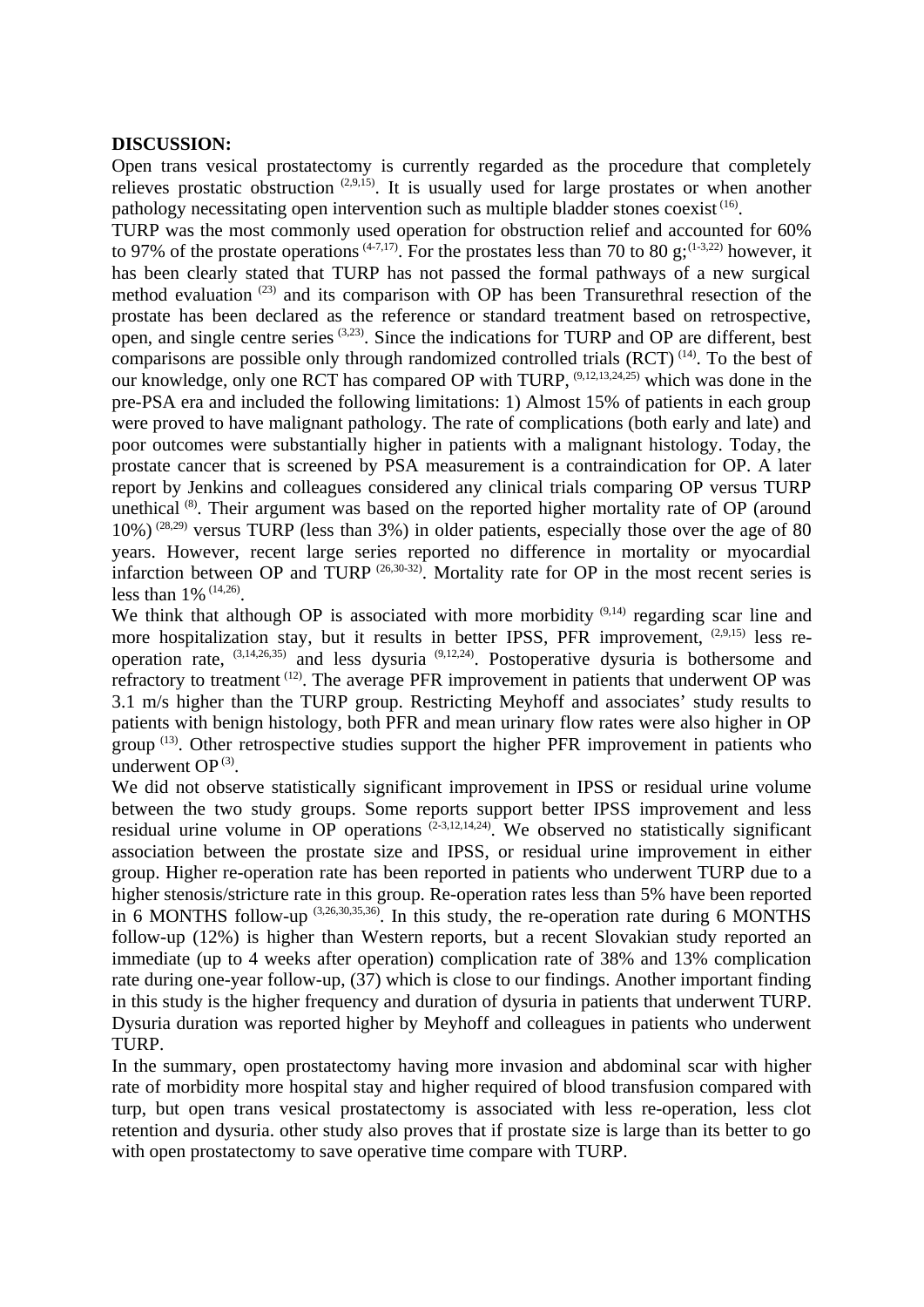### **CONCLUSION:**

Open trans vesical prostatectomy is an acceptable operation for the prostates sized 30 to 70 g. Higher peak flow rate improvement, less frequent dysuria, less need to re-operation, and its ease of learning make open prostatectomy a suitable option to be discussed in patients parallel to TURP.TURP is a valuable non-invasive surgical method with respect to absence of incision, effective symptom improvement and short hospitalization in bph.

### **REFERENCE:**

- 1. de la Rosette J, Alivizatos G, Madersbacher S, et al. Guidelines on Benign Prostatic Hyperplasia. European Urology Association. 2009, pp 35.
- 2. Jepsen JV, Bruskewitz RC. Recent developments in the surgical management of benign prostatic hyperplasia. Urology. 1998; 51:23-31.
- 3. Reich O, Gratzke C, Stief CG. Techniques and longterm results of surgical procedures for BPH. Eur Urol. 2006; 49:970-8; discussion 8.
- 4. Ahlstrand C, Carlsson P, Jonsson B. An estimate of the life-time cost of surgical treatment of patients with benign prostatic hyperplasia in Sweden. Scand J Urol Nephrol. 1996; 30:37-43.
- 5. Lukacs B. Management of symptomatic BPH in France: who is treated and how? Eur Urol. 1999;36 Suppl 3:14-20.
- 6. Serretta V, Morgia G, Fonda Caro L, et al. Open prostatectomy for benign prostatic enlargement in southern Europe in the late 1990s: a contemporary series of 1800 interventions. Urology. 2002; 60:623-7.
- 7. Mozes B, Cohen YC, Olmer L, Shabtai E. Factors affecting change in quality of life after prostatectomy for benign prostatic hypertrophy: the impact of surgical techniques. J Urol. 1996; 155:191-6.
- 8. Jenkins BJ, Sharma P, Badenoch DF, Fowler CG, Blandy JP. Ethics, logistics and a trial of transurethral versus open prostatectomy. Br J Urol. 1992; 69:372-4.
- 9. Tubaro A, Carter S, Hind A, Vicentini C, Miano L. A prospective study of the safety and efficacy of suprapubic trans vesical prostatectomy in patients with benign prostatic hyperplasia. J Urol. 2001; 166:172-6.
- 10. Freyer PJ. A New Method of Performing Perineal Prostatectomy. Br Med J. 1900; 1:698-9.
- 11. Batista-Miranda JE, Diez MD, Bertran PA, Villavicencio H. Quality-of-life assessment in patients with benign prostatic hyperplasia: effects of various interventions. Pharmacoeconomics. 2001; 19:1079-90.
- 12. Meyhoff HH, Nordling J, Hald T. Clinical evaluation of transurethral versus transvesical prostatectomy. A randomized study. Scand J Urol Nephrol. 1984; 18:201- 9.
- 13. Meyhoff HH, Nordling J, Hald T. Urodynamic evaluation of transurethral versus transvesical prostatectomy. A randomized study. Scand J Urol Nephrol. 1984; 18:27- 35.
- 14. Varkarakis I, Kyriakakis Z, Delis A, Protogerou V, Deliveliotis C. Long-term results of open transvesical prostatectomy from a contemporary series of patients. Urology. 2004; 64:306-10.
- 15. McConnell JD, Barry MJ, Bruskewitz RC. Benign prostatic hyperplasia: diagnosis and treatment. Agency for Health Care Policy and Research. Clin Pract Guidel Quick Ref Guide Clin. 1994;1-17.
- 16. Servadio C. Is open prostatectomy really obsolete? Urology. 1992; 40:419-21.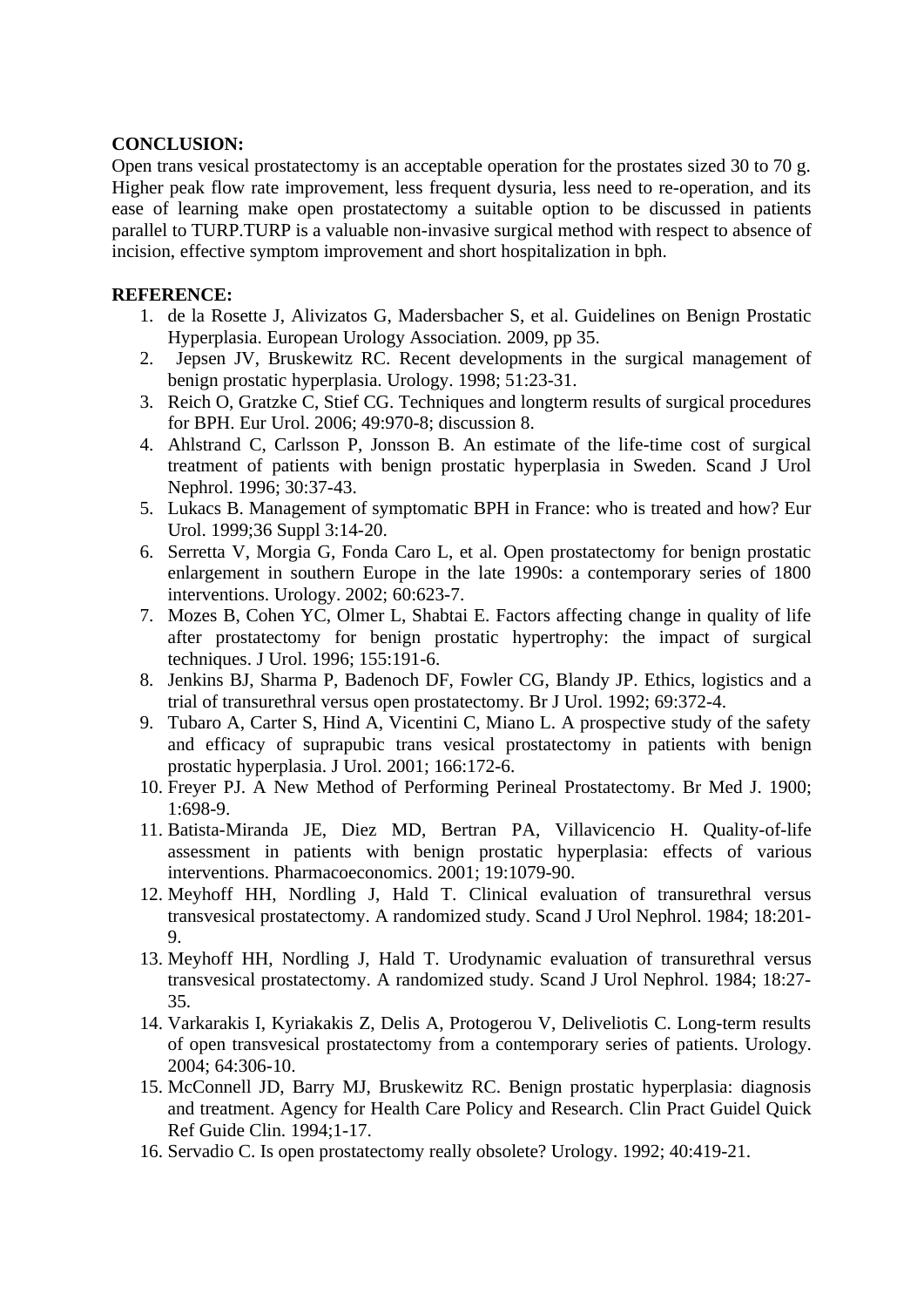- 17. Bruskewitz R. Management of symptomatic BPH in the US: who is treated and how? Eur Urol. 1999;36 Suppl 3:7-13.
- 18. Meier DE, Tarpley JL, Imediegwu OO, et al. The outcome of suprapubic prostatectomy: a contemporary series in the developing world. Urology. 1995; 46:40- 4.
- 19. Fried NM. New laser treatment approaches for benign prostatic hyperplasia. Curr Urol Rep. 2007; 8:47-52.
- 20. Kuntz RM. Current role of lasers in the treatment of benign prostatic hyperplasia (BPH). Eur Urol. 2006; 49:961-9.
- 21. Kuntz RM. Laser treatment of benign prostatic hyperplasia. World J Urol. 2007; 25:241-7.
- 22. Fitzpatrick JM. Millin retropubic prostatectomy. BJU Int. 2008; 102:906-16.
- 23. Fitzpatrick JM, Mebust WK. Minimally invasive and endoscopic management of benign prostatic hyperplasia. In: Walsh PC, Retik AB, Vaughan J, E.D., et al., eds. Campbell's Urology. Vol 2. 8 ed. Philadelphia Saunders; 2002:1412.
- 24. Meyhoff HH, Nordling J. Long term results of transurethral and transvesical prostatectomy. A randomized study. Scand J Urol Nephrol. 1986;20: 27-33.
- 25. Meyhoff HH, Nordling J, Hald T. Transurethral versus transvesical prostatectomy. Physiological strain. Scand J Urol Nephrol. 1985; 19:85-91.
- 26. Madersbacher S, Lackner J, Brossner C, et al. Reoperation, myocardial infarction and mortality after transurethral and open prostatectomy: a nationwide, long-term analysis of 23,123 cases. Eur Urol. 2005; 47:499-504.
- 27. Woodward R, Boyarsky S, Barnett H. Discounting surgical benefits. Enucleation versus resection of the prostate. J Med Syst. 1983; 7:481-93.
- 28. Such R, Marshall VR. Prostatectomy: its safety in an Australian teaching hospital. Br J Surg. 1977; 64:210-4.
- 29. Singh M, Tresidder GC, Blandy JP. The evaluation of transurethral resection for benign enlargement of the prostate. Br J Urol. 1973; 45:93-102.
- 30. Koshiba K, Egawa S, Ohori M, Uchida T, Yokoyama E, Shoji K. Does transurethral resection of the prostate pose a risk to life? 22-year outcome. J Urol. 1995; 153:1506- 9.
- 31. Seagroatt V. Mortality after prostatectomy: selection and surgical approach. Lancet. 1995; 346:1521-4.
- 32. Shalev M, Richter S, Kessler O, Shpitz B, Freeman B, Nissenkorn I. Long-term incidence of acute myocardial infarction after open and transurethral resection of the prostate for benign prostatic hyperplasia. J Urol. 1999; 161:491-3.
- 33. Kuntz RM, Lehrich K, Ahyai S. Transurethral holmium laser enucleation of the prostate compared with transvesical open prostatectomy: 18-month follow-up of a randomized trial. J Endourol. 2004;18:189-91.
- 34. Alivizatos G, Skolarikos A, Chalikopoulos D, et al. Transurethral photoselective vaporization versus transvesical open enucleation for prostatic adenomas >80ml: 12 mo results of a randomized prospective study. Eur Urol. 2008; 54:427-37.
- 35. Wasson JH, Bubolz TA, Lu-Yao GL, Walker-Corkery E, Hammond CS, Barry MJ. Transurethral resection of the prostate among Medicare beneficiaries: 1984 to 1997. For the Patient Outcomes Research Team for Prostatic Diseases. J Urol. 2000; 164:1212-5.
- 36. Roos NP, Wennberg JE, Malenka DJ, et al. Mortality and reoperation after open and transurethral resection of the prostate for benign prostatic hyperplasia. N Engl J Med. 1989; 320:1120-4.